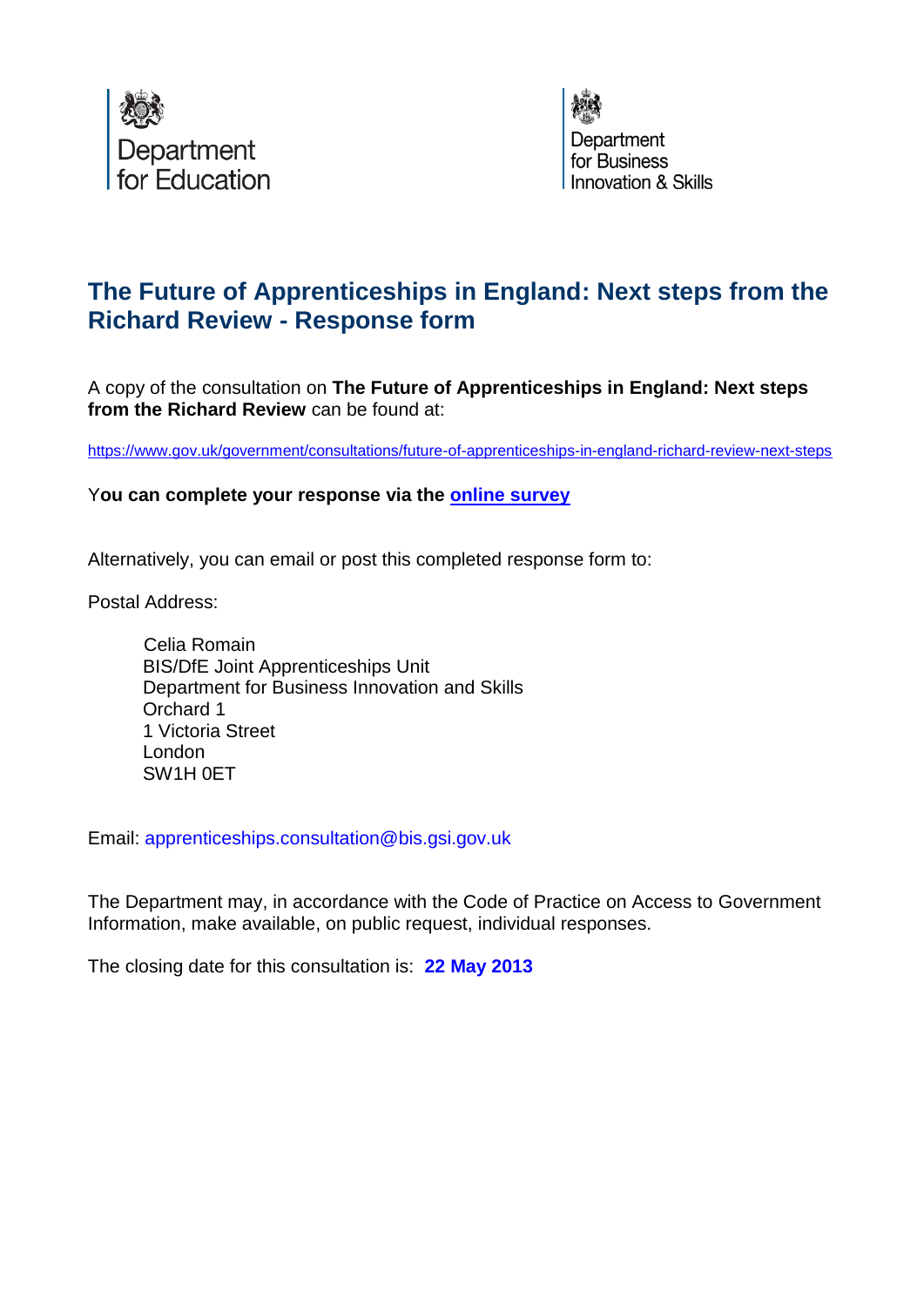## **Confidentiality & Data Protection**

Please read this question carefully before you start responding to this consultation. The information you provide in response to this consultation, including personal information, may be subject to publication or release to other parties. If you do not want your response published or released then make sure you tick the appropriate box?

 $\boxtimes$  Yes, I would like you to publish or release my response



 $\Box$  No, I don't want you to publish or release my response

## **Your details**

Name: Nicola Hannam

Organisation (if applicable): The Science Council

Address: Hodgkin Huxley House, 30 Farringdon Lane, London EC1R 3AW

Telephone: 020 3434 2021

Email: n.hannam@sciencecouncil.org

Please tick the boxes below that best describe you as a respondent to this consultation

- $\Box$ Business representative organisation
- **Independent Training Provider**
- $\Box$ College
- **Example 2** Awarding Organisation
- $\Box$  School
- $\boxtimes$ Charity or social enterprise
- $\Box$ Individual
- $\Box$ Legal representative
- $\Box$ Local government
- $\Box$ Large business (over 250 staff)
- $\Box$ Medium business (50 to 250 staff)
- $\Box$ Small business (10 to 49 staff)
- $\Box$ Micro business (up to 9 staff)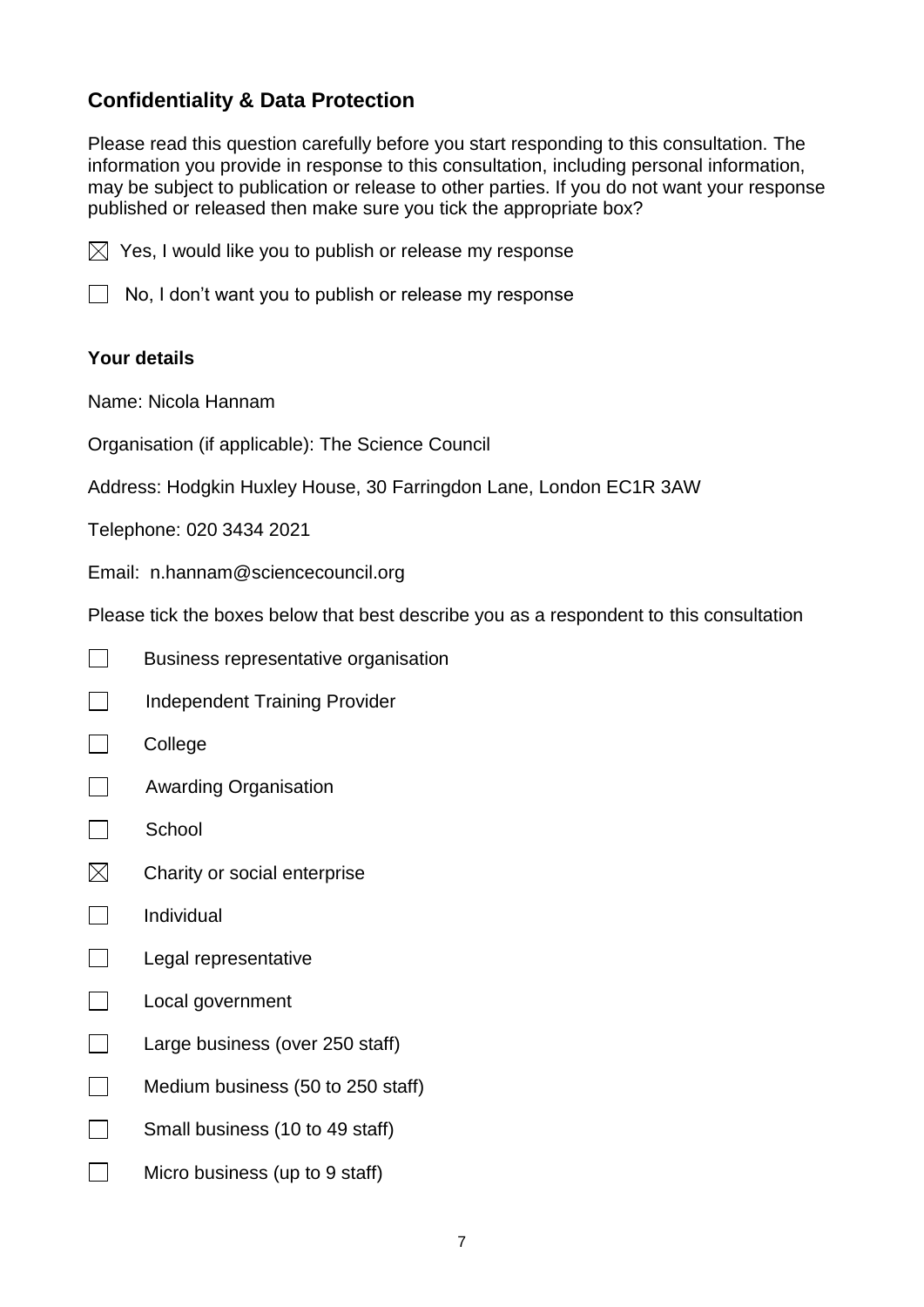| Professional body |  |
|-------------------|--|
|                   |  |

 $\hfill \square$ Trade union or staff association

 $\overline{\phantom{a}}$ Other (please describe)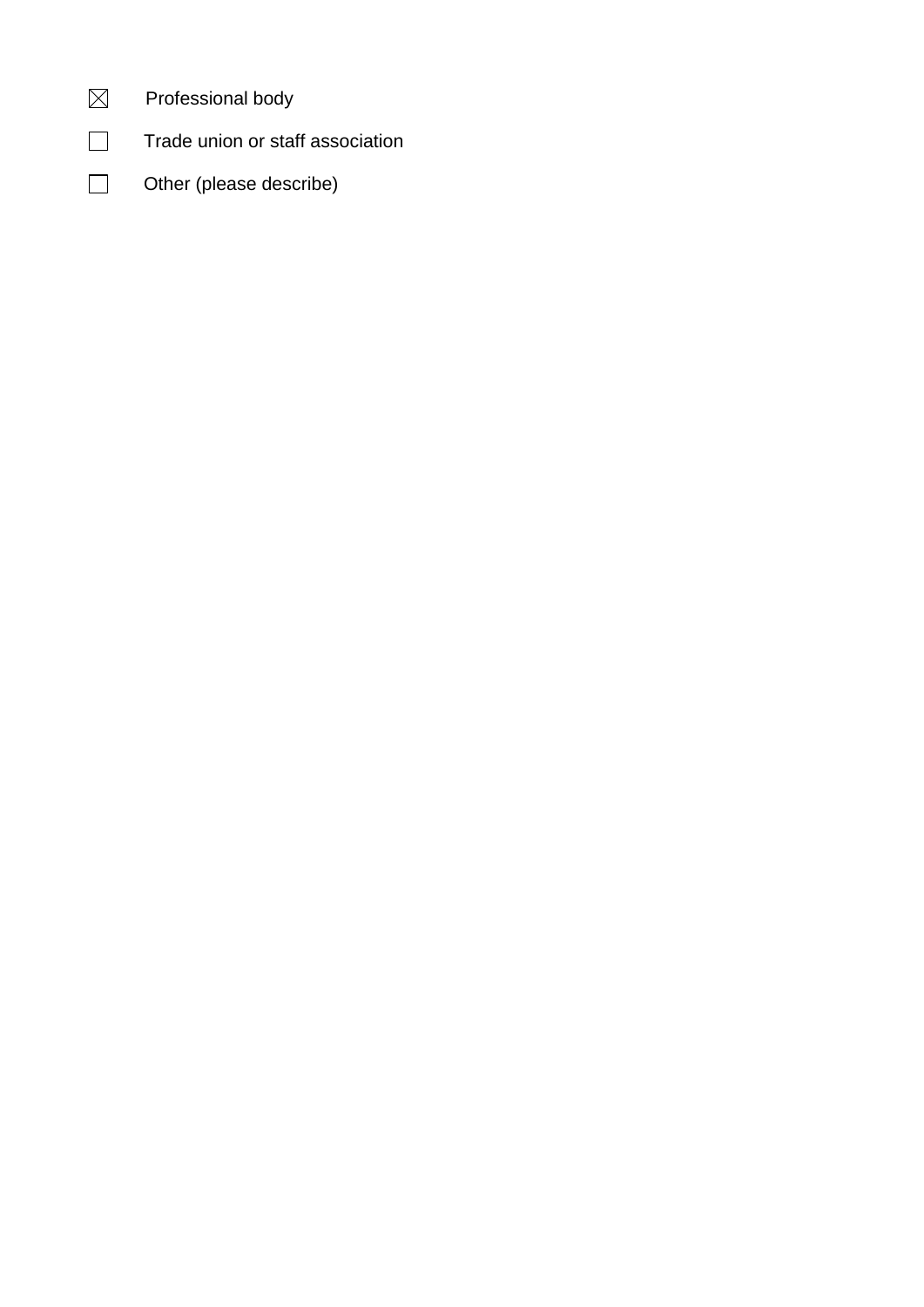#### **Introduction**

The Science Council was established in 2003. It is an umbrella organisation for learned societies and professional bodies in science and currently has 40 member organisations drawn from across science and its applications: a list of member organisations is attached. In addition to providing a mechanism for the sector to work collectively, the Science Council develops and leads collaborative projects working with member bodies and the wider scientific community: examples include the Future Morph website<sup>1</sup> designed to provide young people with information about careers opportunities, and analysis of the UK Science Workforce.<sup>2</sup>

Collectively our member bodies represent over 400,000 individual members, including scientists, teachers and senior executives in industry, academia and the public sector.

The Science Council works to advance the professional practice of science and since 2004 has awarded the professional qualification of Chartered Scientist (CSci) with 15,000 individuals registered. It is now leading an initiative that aims to raise the profile, aspirations and retention of technician and graduate scientists by developing new professional registers at these levels (Registered Scientist and Registered Science Technician); these were launched early in 2012. In recognition of the value of achieving greater coherence between science, engineering and technology professions, the Science Council has worked with the Technician Council<sup>3</sup> to establish a framework of standards at technician level: see the table below describing how the structure aligns for science and engineering.

| <b>QCF</b><br><b>Level</b> | <b>Professional</b><br>titles in engineering<br>(and post-nominals) | <b>Professional</b><br>titles in science<br>(and post-nominals) | <b>Typical qualifications</b><br>possessed                                            |
|----------------------------|---------------------------------------------------------------------|-----------------------------------------------------------------|---------------------------------------------------------------------------------------|
| $3 - 4$                    | <b>Engineering Technician</b><br>(EngTech)                          | <b>Registered Science Technician</b><br>(RSciTech)              | Advanced Apprenticeship,<br>A-Levels, BTEC National, etc                              |
| $5-6$                      | <b>Incorporated Engineer</b><br>(IFnq)                              | <b>Registered Scientist</b><br>(RSci)                           | <b>Higher Apprenticeship</b><br>HND, Foundation Degree or<br><b>Bachelors' Degree</b> |
| $7+$                       | <b>Chartered</b><br>(CEng)                                          | Chartered<br>(CSci)                                             | Masters' Degree                                                                       |

Professional registration offers a number of benefits for employers including: assurance that individuals have the level of competence and experience they seek, the ability to demonstrate that their staff undertake continuing professional development to maintain their competence and also that they adhere to an independent ethical code. For individuals, professional registration recognises their achievements and continuing commitment to advancing their competence, offers the possibility of increased earnings and, through the associated membership of a professional body, provides connection to a wider community of professionals to share learning, knowledge transfer and mutual support.

 $\overline{\phantom{a}}$ 

<sup>1</sup> <http://www.futuremorph.org/>

<sup>2</sup> *The current and future UK science workforce* TBR, Sept. 2011

<http://www.sciencecouncil.org/content/science-workforce>

<sup>3</sup> [http://www.professional-technician.org.uk](http://www.professional-technician.org.uk/)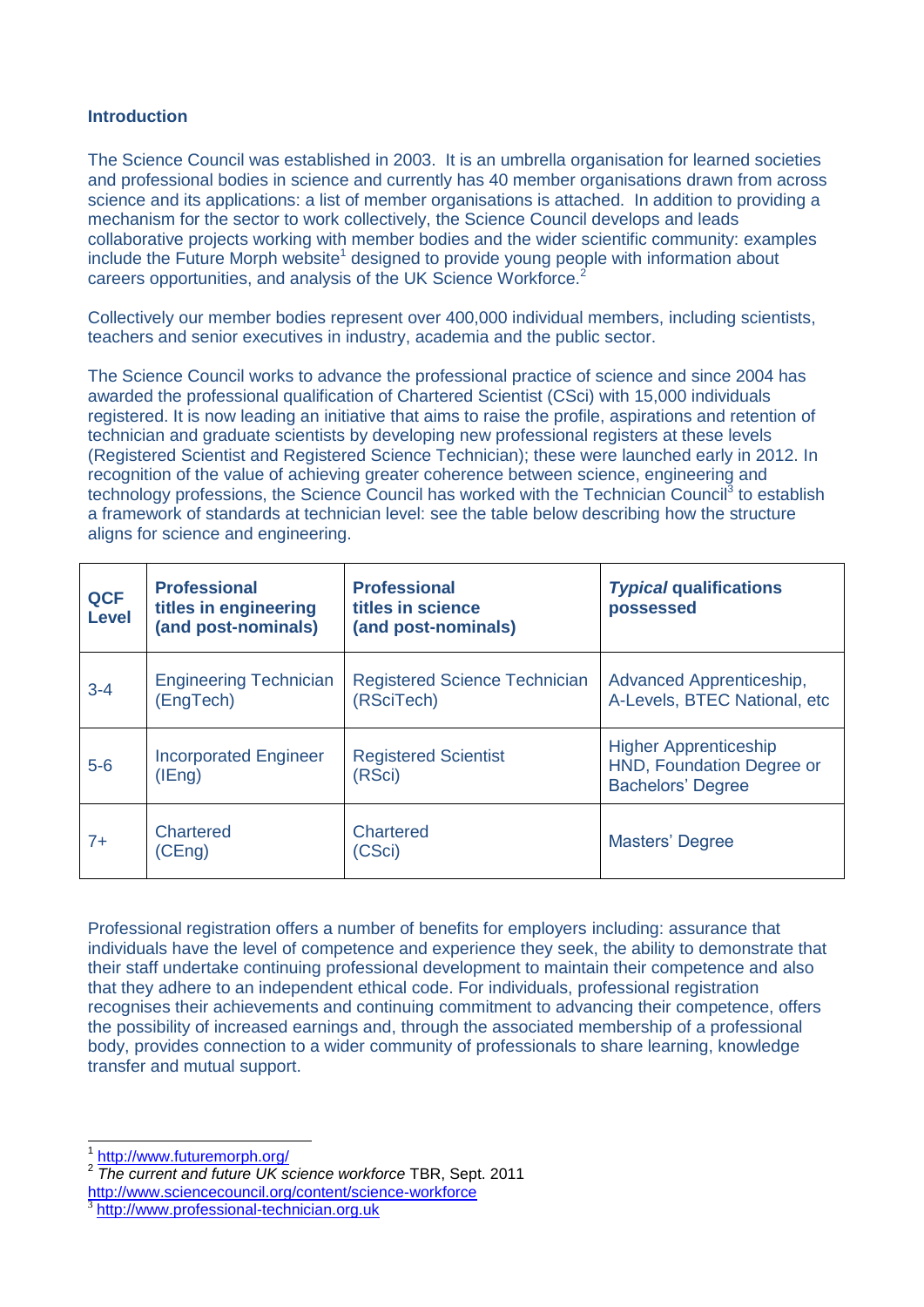In recent years science careers have been considered to be predominantly available only to graduates or graduate level workers. However, the Science Council's UK workforce research published in 2011 showed the high important of non-graduates to science and to science based industries. There are numerous other studies that have highlighted skills gaps and shortages across science and engineering with some reports predicting a need for upwards of 450,000 new STEM based technicians by 2024.

There are a number of reasons for this increasing demand for non-graduates with science skills, including the increasing application and use of science and technology in knowledge intensive sectors of the economy – from manufacturing to health, retail and environment, regulation and safety, food, business and public services; an awareness that demand for science skills is not only about the search for new knowledge and teaching but are also necessary to maximise incremental advances in technology and services as well as foster, and the application of existing knowledge in a wider range of sectors. There is also recognition that demographic pressures mean it is unlikely that skills demand will be met entirely from younger new recruits to the science workforce and that there is a need to drive up the skills of the existing UK science non-graduate workforce.

The Science Council acknowledged that more needed to be done to both recognise and understand the role and contribution of technicians to science and its applications, and to establish science technician as a career worth aspiring to. It should be noted that apprenticeships in science are not as well established as they are for engineering; the Science Council believes that establishing increasing numbers of Advanced Apprenticeships in science occupations will be part of delivering the objective of increasing the status and number of science technicians in the UK workforce.

Our interest in Higher Apprenticeships relates to the need to provide a wider range of routes to higher education in order to widen access and the diversity of the science workforce.

By its very nature, science is a developing and evolving field, as businesses adapt to these developments so the job roles change over time. Careers are moving away from one employer for life and the Science Council therefore strongly agrees with the Government's conclusion that apprenticeships must train individuals for occupations rather than specific jobs. An apprenticeship should provide skills and knowledge that are valuable to more than one employer or role and meet the broader requirements of the sector. For example analytical chemistry and microbiology techniques are used for quality control within the water industry but the skills and knowledge will also be relevant to other sectors applying sampling techniques for quality assurance, for example, in the food, health or agriculture sectors. Linking apprenticeships to professional registration can demonstrate this transferability as the professional standards are designed to apply across the profession and across employment sectors.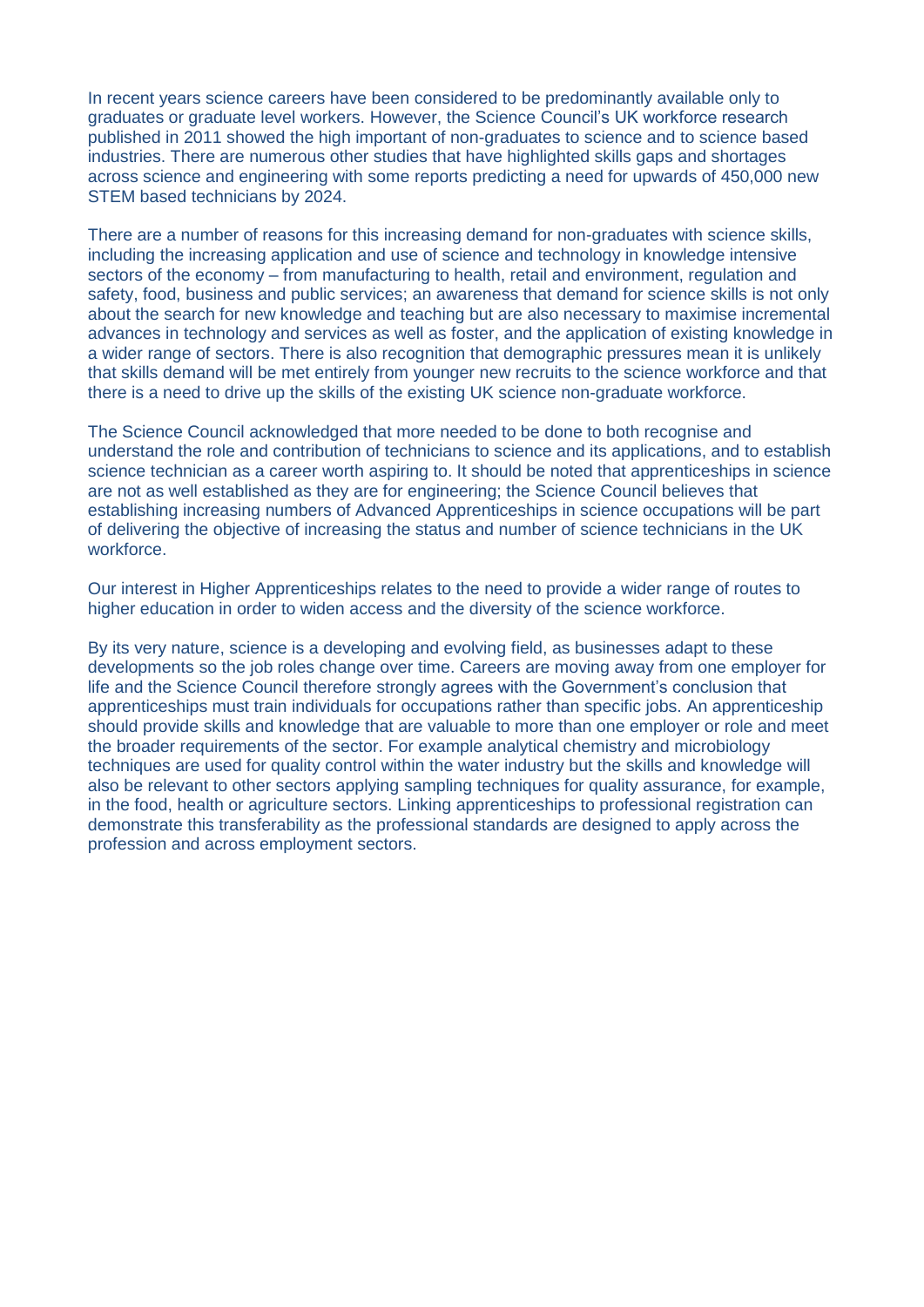1. The government agrees that Apprenticeships should be designed for and targeted at those at the outset of a new job role or occupation, to train them in the skills needed for that job and to provide a springboard for their future careers. This includes helping people to advance within their existing employment, where the Apprenticeship is firmly focused on training for a job at a higher skilled level. Most important is that substantial learning takes place, with the application and practice of new knowledge and skills in a real workplace. For those already experienced and competent in their roles, Apprenticeships will not be the right approach – unless they are advancing to a substantially higher skilled role.

#### **Question 1: How can we ensure that every Apprenticeship delivers substantial new skills?**

The Science Council is pleased that the government has accepted the recommendation that apprenticeships be redefined to target those who are new to a job or role that requires substantial training. It is important that the apprenticeship brand is protected in this way.

Professional bodies in science sectors are well placed to contribute to the development of apprenticeships and the skills outcomes that must be achieved through this training route. They can ensure that the new skills delivered through apprenticeships are appropriate and current as well as assure employees that the training will deliver benefit beyond a single employer, ensuring that an individual has gained transferrable skills that contribute to the advancement of the sector, and the UK economy and society as a whole.

The recognition of experience and training for experienced workers can also be achieved through professional registration.

2. The Richard Review recommends that every Apprenticeship should be based on employer-designed industry standards. It recommends that these new standards should focus on outcomes and mastery of the occupation or major job role, and should replace Apprenticeship frameworks, the current qualifications which comprise them and the national occupational standards which underpin them. The new standards would set out simply and clearly what employee in that occupation or major job role will need to be able to do.

The government agrees, and believes that employers should take responsibility for designing these new standards. We are seeking views on the best way to bring employers together to do this – for example through a competition, or a facilitated or collaborative approach.

## **Question 2: How should we invite and enable employers to come together to design new standards for Apprenticeships?**

The Science Council supports the proposal that employers should play a strong role in setting standards and also supports the proposal that where existing standards are recognised these should describe the outcomes for apprenticeships.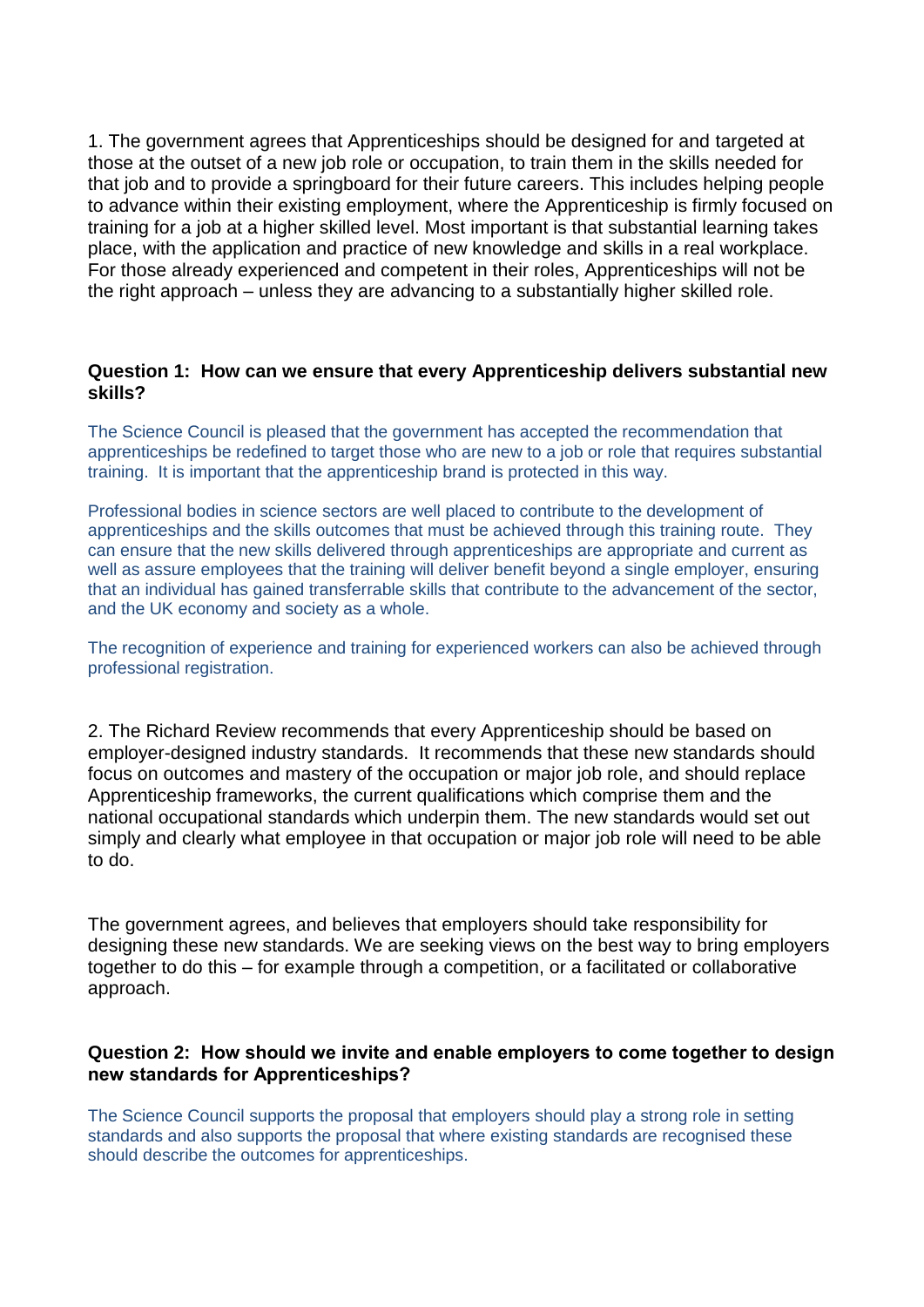Professional bodies in science have a long history of providing public benefit through the management and oversight of professionals working in their fields. The vast majority are charitable organisations and many were established by Royal Charter. They are charged with sustaining, developing and sharing knowledge as well as ensuring that professional practice is evidence based and continues to develop and improve as our scientific knowledge grows. They are accountable to Privy Council, the wider public and to their membership.

In order to deliver on their objectives, professional bodies in science work with all key stakeholders with an interest in both the development of the knowledge base on which their professions depend and the stakeholders with an interest in the professional practice of the discipline: this includes establishing relationships with employers, awarding organisations and education and training providers (from primary school through to higher education).

This modus operandi enables professional bodies to develop a well-informed overview of the knowledge, skills and education needs in their fields, both for the short and long term. Scientific and technological change is advancing continuously and ever more rapidly into the practice of science and all levels, including for non-graduates. The professional bodies play a key role in supporting professionals in keeping up-to-date and maintaining competence as the employment sectors evolve and change. The majority now operate in global sectors and will be aware of global demographic trends and the global skills pipeline to inform their work in contributing towards UK competitiveness. Transferability and multi-disciplinarity have become ever more important in this environment.

The Science Council also has a broad base for stakeholder engagement. Its standards for its professional registers<sup>4</sup> were established following extensive consultation with employers, professional bodies, Sector Skills Councils, training providers, Higher Education Institutions and Further Education colleges. In addition, through working with partners in the Technician Council, the Science Council has ensured that its professional standards for science technicians map to those for registration in other technical professions, such as engineering.

The Science Council professional body members work with employers in their sub-sectors to interpret and apply the registration standards as appropriate. The overarching aim for the Science Council professional registers is to bring the standards together into a simple framework that prevents fragmentation and helps employers understand and access the system. Professional registration provides recognition for knowledge, skills and experience and the potential for progression to higher levels of registration. The framework also aids individuals and those advising them on appropriate entry points and pathways.

The Science Council believes that an overarching standard set using professional bodies as a conduit to employers benefits individuals by supporting the development of skills that are transferrable between employers and sectors, for example, skills and knowledge relating to analytical chemistry and microbiology techniques used for quality control within the water industry will also be relevant to other industries applying sampling techniques for quality assurance, in the food, health or agriculture sectors. This transferability is of particular interest to young people as demonstrated by the recent "Closing the Gap" report.<sup>5</sup>

3. The Richard Review recommends that the government should set criteria that the new Apprenticeship standards should meet, as below. This is that they should:

- be stretching;
- deliver transferable skills;

 4 <http://www.professionalregisters.org/>

<sup>5</sup> *Closing the Gap PWC, Dec 2012* [http://www.educationandemployers.org/research/taskforce](http://www.educationandemployers.org/research/taskforce-publications/closing-the-gap/)[publications/closing-the-gap/](http://www.educationandemployers.org/research/taskforce-publications/closing-the-gap/)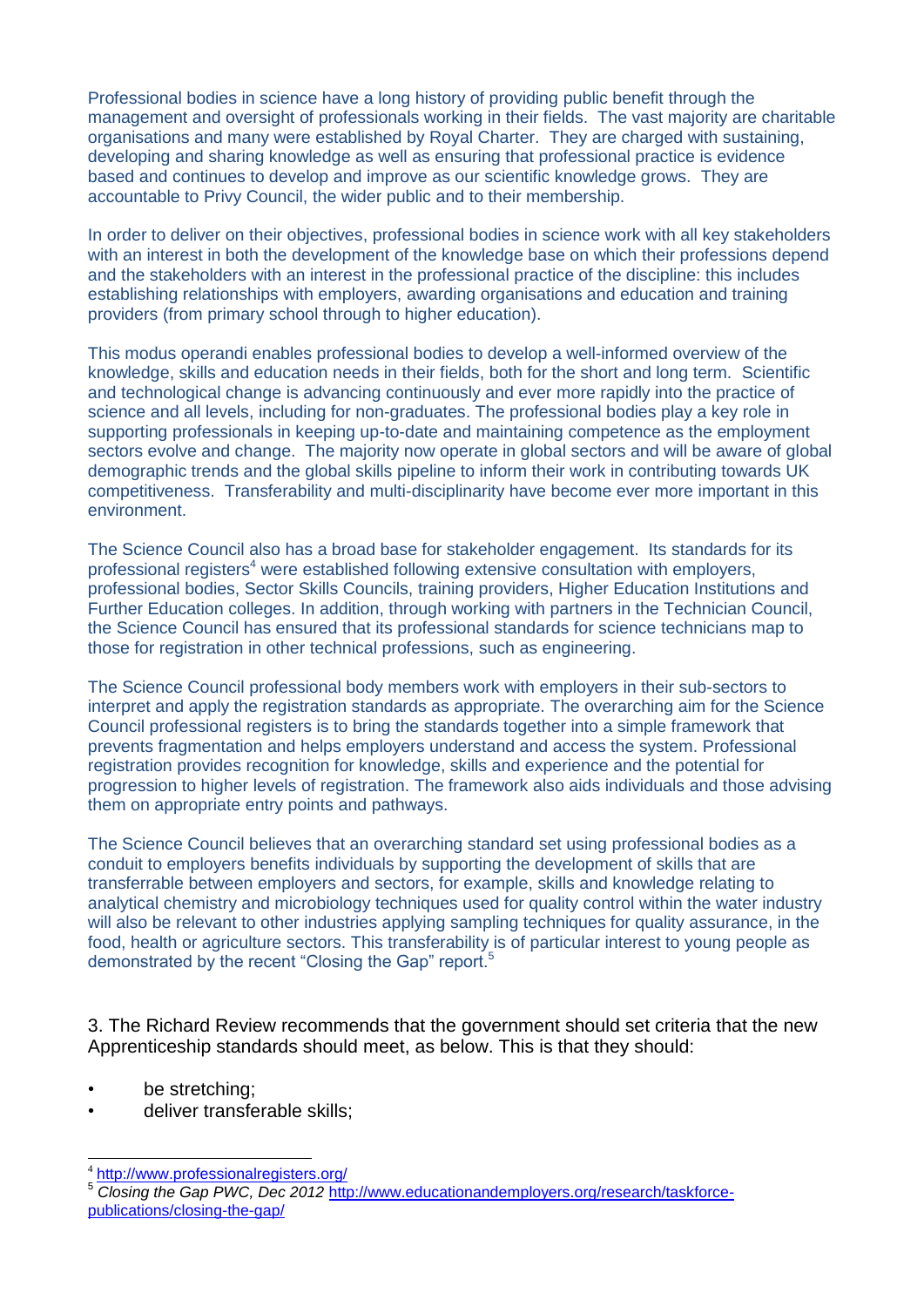- have significant buy in across the sector, including from SMEs, and be deliverable by small employers;
- require substantial training and take more than a matter of months to become competent at – involving training significantly beyond that offered to all new staff;
- include skills which are relevant and valuable beyond just the current job, supporting progression within the sector; and
- reflect a real job, not generic skill

## **Question 3: What are your views on the proposed criteria for Apprenticeship standards as set out in section 2 of the document?**

We agree that there is value in the government setting criteria to achieve consistency in the quality of apprenticeships in order to foster support for the apprenticeship and technician brands. For science, this quality assurance could be readily achieved by the link to professional registration: over 15,000 individuals have already registered with the Science Council and with the introduction of the additional levels of registration this continues to grow. We agree where professional registration does not currently exist the proposed criteria could provide a baseline for the development of standards. Where new standards need to be developed these will need to be accompanied by an appropriate independent assessment method, as is the case for professional registration.

The Science Council supports strongly the requirement that new standards should include skills which are relevant and valuable beyond just the current job, supporting progression within the sector. The framework of registration standards has been developed for this purpose; consultation with educationalists, in addition to employers, has ensured in addition that they facilitate progression to further study.

4. The Richard Review recommends that there should be just one Apprenticeship standard and qualification for each occupation or major job role. He proposes that these should set out what an Apprentice should be able to do and know at the end of their Apprenticeship, in a way that is relevant and meaningful for employers.

The government recognises the strong arguments set out in the Review that there should be only one standard. We also recognise that for some sectors the nature of individual jobs may vary significantly between employers, even for job roles that are nominally the same. We need to find a solution to take account of this – for example through a "core and options" approach for each standard and qualification, increasing their flexibility to different settings and contexts whilst ensuring a rigorous core of essential knowledge and skills.

## **Question 4: Should there be only one standard per Apprentice occupation/job role?**

**Yes ⊠** No Don't know D

**Please explain your response:**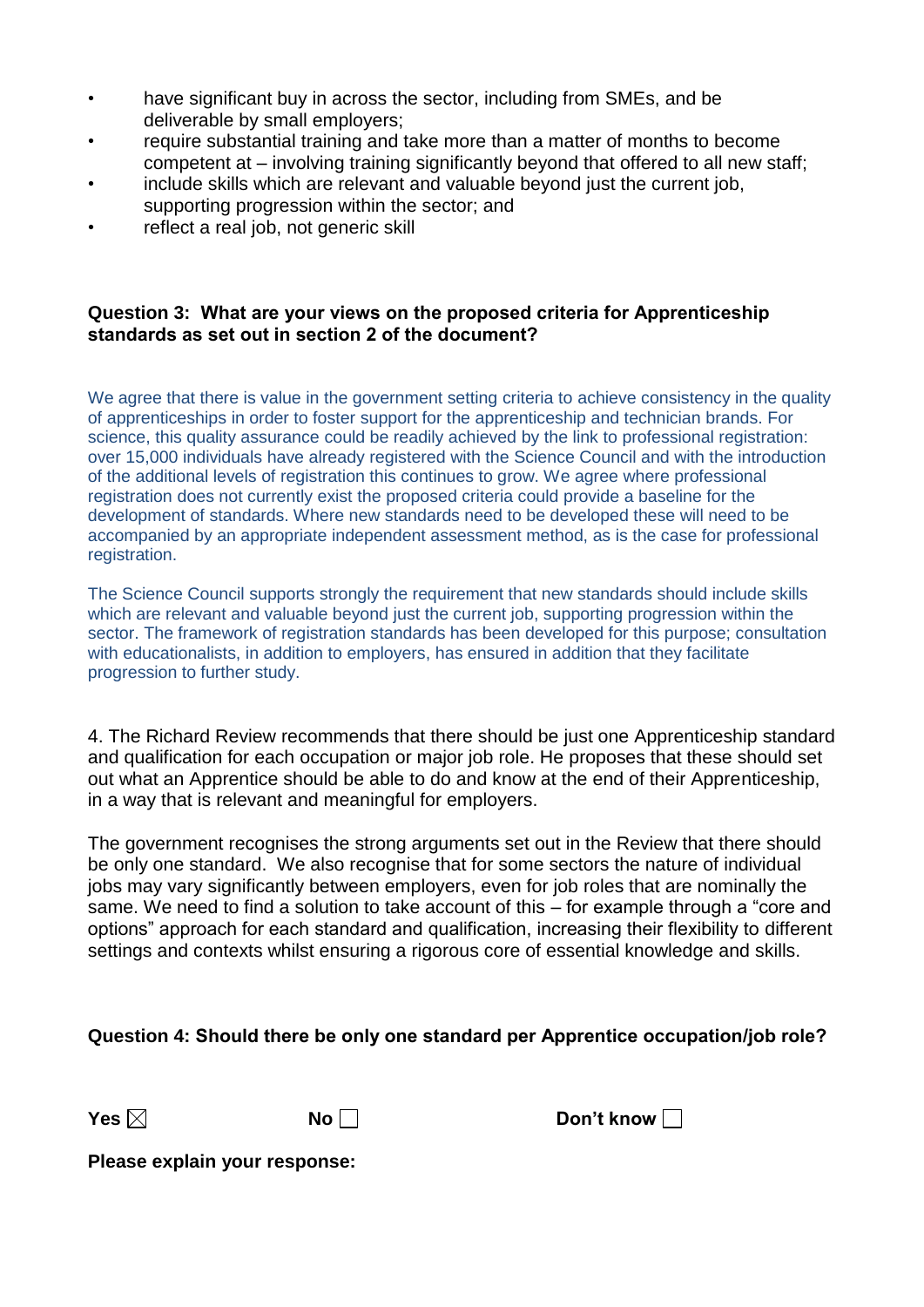The standard for professional registration set and maintained by the Science Council should be adopted to provide an overarching standard for science. This provides consistency across the sector, drawing on the independence of the professional bodies to ensure that the standard is valued by employers and individuals alike. Those providing and developing apprenticeships should be required to work with the appropriate professional body to interpret the standard as appropriate for occupations. Through professional body approval the apprenticeship schemes can be shown to meet the overarching standard, provide transferability and progression opportunities.

The professional engineering institutions already approve or accredit apprenticeship schemes and the Royal Society of Chemistry has successfully worked with LGC to map their apprenticeship to the standard for Registered Science Technician. This is a new area of activity for the Science Council's licensed bodies: and it is keen to work with the relevant stakeholders to ensure that the systems developed are sustainable and will achieve an increase in the number of individuals pursuing science apprenticeships that also achieve professional registration.

As yet it is unclear how occupations will be defined for the purpose of skills planning and the design of apprenticeships. "Science technician" is not an occupation in itself and can be used to describe a wide range of roles including calibration technician, food composition technician, clean room technician, optometry technician and textile product testing technician. For science there may be analogous roles in different sectors: a clean room technician could be applying the same knowledge and skills working at a hospital, food manufacturing plant or satellite manufacturer. With their cross-sector viewpoint the science professional bodies are well placed to assist in identifying and defining the occupations appropriate for apprenticeship pathways. The Science Council is currently undertaking a second phase of its UK Workforce Research which has the capacity to explore these issues in greater depth and it would welcome an opportunity to work with the Review team should it be considered helpful.

5. The Richard Review recommends that there should be just one Apprenticeship standard and qualification for each occupation or job role. And that these should set out what an Apprentice should be able to do and know at the end of their Apprenticeship, in a way that is relevant and meaningful for employers.

The government recognises the arguments set out in the Review that having just one qualification per standard could maximise recognition, consistency and transferability, and make it easier to assure that quality is maintained. However ending the market in qualifications would be a significant step, and there are other options – for example agreeing a single standard but retaining a market in qualifications to test against it.

## **Question 5: Should there be only one qualification per standard?**

**Yes □ No ⊠ Don't know □** 

## **Please explain your response:**

The Science Council recommends that undertaking an apprenticeship should provide the training and experience to prepare an individual for professional registration which is assessed through a peer review process delivered by the appropriate professional body. Individual qualifications can be accredited or approved as appropriate pathways towards meeting the standards.

This approach provides flexibility to meet the needs of the range of occupations embraced by the overarching standard, and encourages tailored and innovative training solutions whilst providing a simple system to aid the understanding of employers. As a form of 'kitemarking' it supports quality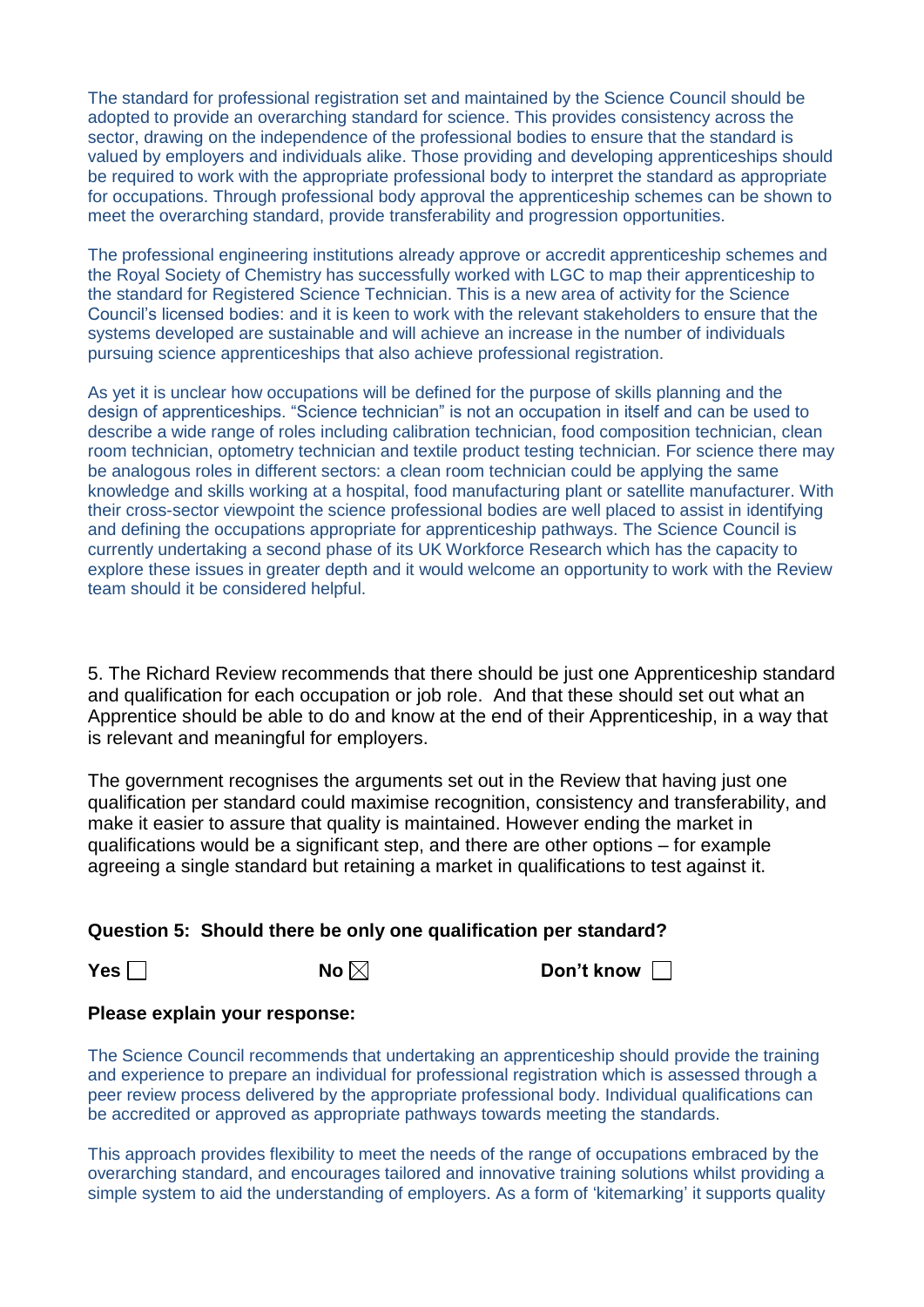control and aspiration, encouraging individuals to aim for registration and active participation in the furthering of their profession.

6. Our proposals to replacing the current Apprenticeship Frameworks with new employerdesigned standards and qualifications would be a significant reform, and will need careful planning and collaboration.

We would like views on how best to manage the transition from the current system of multiple frameworks and qualifications to the more streamlined system of standards and qualifications which are recognised and valued by learners, employers and educational institutions.

For example - in the short term there may be merit in reviewing existing frameworks and / or the qualifications contained within these to remove those that employers do not value or which are furthest away from the new expectations for Apprenticeships

#### **Question 6: How should we manage the transition from the current system of Apprenticeship frameworks to a new system of employer-designed Apprenticeship standards and qualifications?**

The new system for apprenticeships should provide clarity on the ownership of standards, transparency and accountability of organisations involved in the system and clarity on the routes for employer involvement.

The Science Council's new registers, Registered Science Technician and Registered Scientist, are recognition that there is a need for standards at these levels to support expansion of the technician and graduate workforce in science. However, this is a new initiative and the professional bodies are working speedily to expand their resources to support the development and rollout of the registers. Government promotion of professional body approval for apprenticeships and encouragement for employers to engage will assist all stakeholders towards meeting the objectives to meet skills gaps and shortages. Professional body approval of training provision will help employers identify quality and lead to the market deciding which apprenticeships survive.

7. Once the new Apprenticeship standards are agreed it will to be important that they remain rigorous, stretching and relevant to employers.

## **Question 7: How can we make sure that the new standards stay relevant to employers, and are not compromised over time?**

The Science Council also has a broad base for stakeholder engagement. Its professional registers were established following extensive consultation with employers, professional bodies, Sector Skills Councils, training providers, Higher Education Institutions and Further Education colleges. In addition, through working with partners in the Technician Council, the Science Council has ensured that its professional standards for science technicians map to those for registration in other technical professions, such as engineering.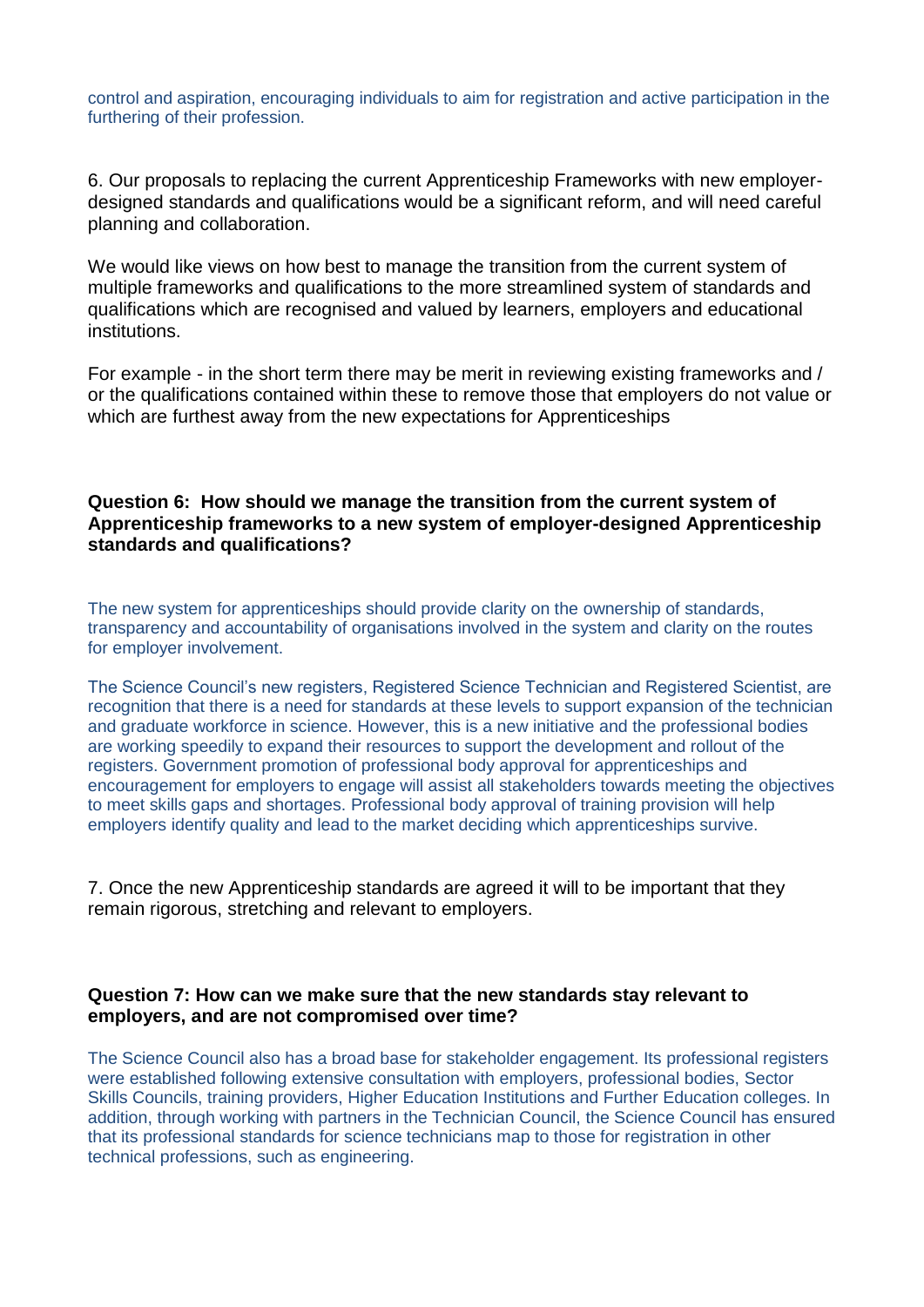It is important that the relevance of the standards is maintained, evolving to meet changes in science knowledge and applications. The Science Council reviews standards every five years with input from the same stakeholder groups involved in the standards development. The Registered Scientist and Registered Science Technician standards were set in May 2011 and the standards for Chartered Scientist are due to be reviewed later this year.

8. Whilst some employers already contribute to the design and development of assessment, we agree with the Review on the benefits of employers playing an increased role in this area. This relates both to the design of the final test for the occupation or major job role and to the ongoing arrangements for assessing the competence of apprentices who take this, working with awarding organisations. Increased employer involvement will help to build trust in the credibility and rigour of the assessment process. In pursuing this, we will need to ensure that we do not ask more from employers than they have the capacity to do, which will vary between sectors and occupations.

#### **Question 8: How can we ensure that employers are better engaged with the development and oversight of the assessment in Apprenticeships?**

The assessment for apprenticeships should be linked to the overarching standard of registration and, through engagement with the individual professional bodies, employers should be involved in setting the criteria against which apprentices are assessed. Professional bodies should approve or accredit training providers to undertake the final assessment once the employer has deemed that an apprentice is ready. The final recognition of reaching the appropriate professional standard should be the ability to register with an appropriate professional body: this assessment is through a peer review process and also includes a commitment to continual maintenance of professional competence and to a code of conduct.

The independence of professional bodies enables them to gather feedback from assessors and employers and to adjust the system accordingly, sharing best practice and informing the continuous process of the review of standards of professional practice.

9. The Review proposes that employers also have a more direct role in being part of the final assessment of individual Apprenticeships. We are keen to explore how this might be achieved in practice, without placing undue burden on employers and recognising the expertise required of professional assessors. The role of such professionals will continue to be important.

We propose therefore to include assessment as a further area to be considered by those developing Apprenticeship standards. Employers would be invited to set out what an effective test of competency against the standards they wish to set would be, and how the arrangements for its delivery might work.

## **Question 9: How could employers best be involved in the practical delivery of assessment?**

Employers will have their own mechanisms for identifying when an apprentice has reached the appropriate level of competence and is ready for final assessment. However, many employers will find it difficult to accommodate workplace assessment and to maintain the impartiality and consistency of standards there is benefit in independent delivery of assessment.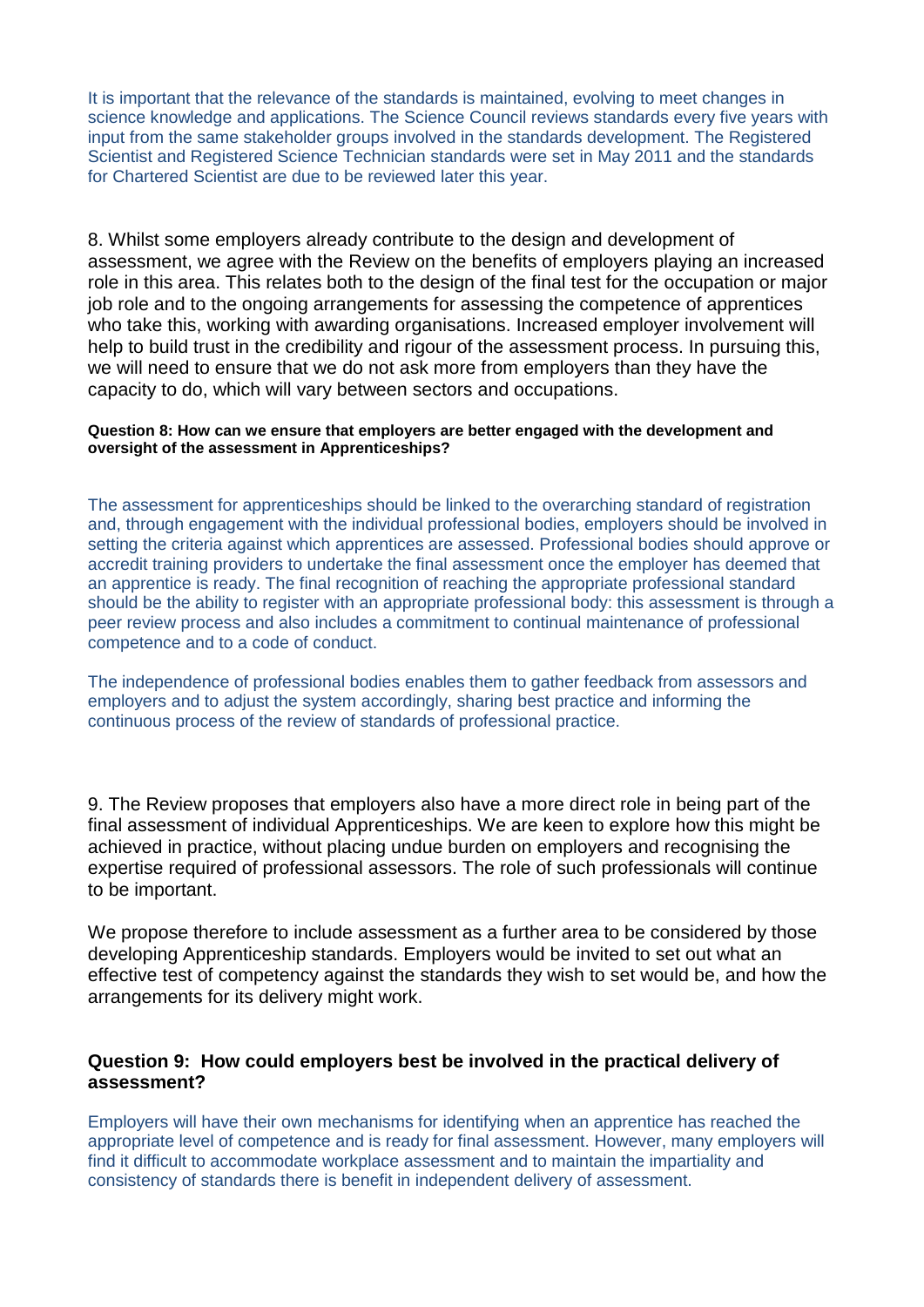10. The key principles of assessment in any education or training system are independence, consistency and the maintenance of standards over time. Independent assessment should be demonstrably objective, separated from any individual or organisation with an incentive for whether the individual passes or fails. This might be achieved, for example, by ensuring that assessment is fully independent of training delivery. Or, where this is not possible, through robust arrangements for independent verification to ensure objectivity is maintained. By consistency we mean that the outcome of the assessment should not vary between different settings, workplaces or areas.

#### **Question 10: How can the independence and consistency of assessment in Apprenticeships be further improved?**

As described previously, linking the apprenticeships to professional registration and the involvement of professional bodies would improve consistency and independence.

11. Apprenticeships today, as a result of the qualifications they contain, often focus heavily on continuous assessment. This can be at the expense of new teaching and learning. Indeed, some Apprentices tell us that their Apprenticeship experience has been dominated by assessment alone. Re-focusing on assessment at the end will allow trainers to spend more time teaching, not testing.

## **Question 11: How should we implement end point assessment for Apprenticeships?**

While the Science Council supports the recommendation that an apprenticeship is assessed for the holistic competence for an occupation, there is value in providing stopping off points that allow individuals to gain credits at key stages in their training – such flexibility would aid diversity and is a common feature of well-established work/training pathways such as those in accountancy. When used appropriately formative assessment can also support learning and there is some value in assessment informing apprentices of their progress.

Currently, many qualifications that individuals gain within an apprenticeship framework provide opportunities for progression to higher education institutions. Any new form of final assessment would need to ensure similar progression pathways. It should be noted that the professional qualification review process would not be appropriate as an entry assessment for higher education.

The Science Council believes that the system of professional registration is robust and well suited to provided assurance of occupational competence; we would need to be persuaded of the value of developing a new endpoint assessment for apprentices beyond that already provided by the qualifications within an apprenticeship and registration.

## **Question 12: How should we implement grading for Apprenticeship qualifications?**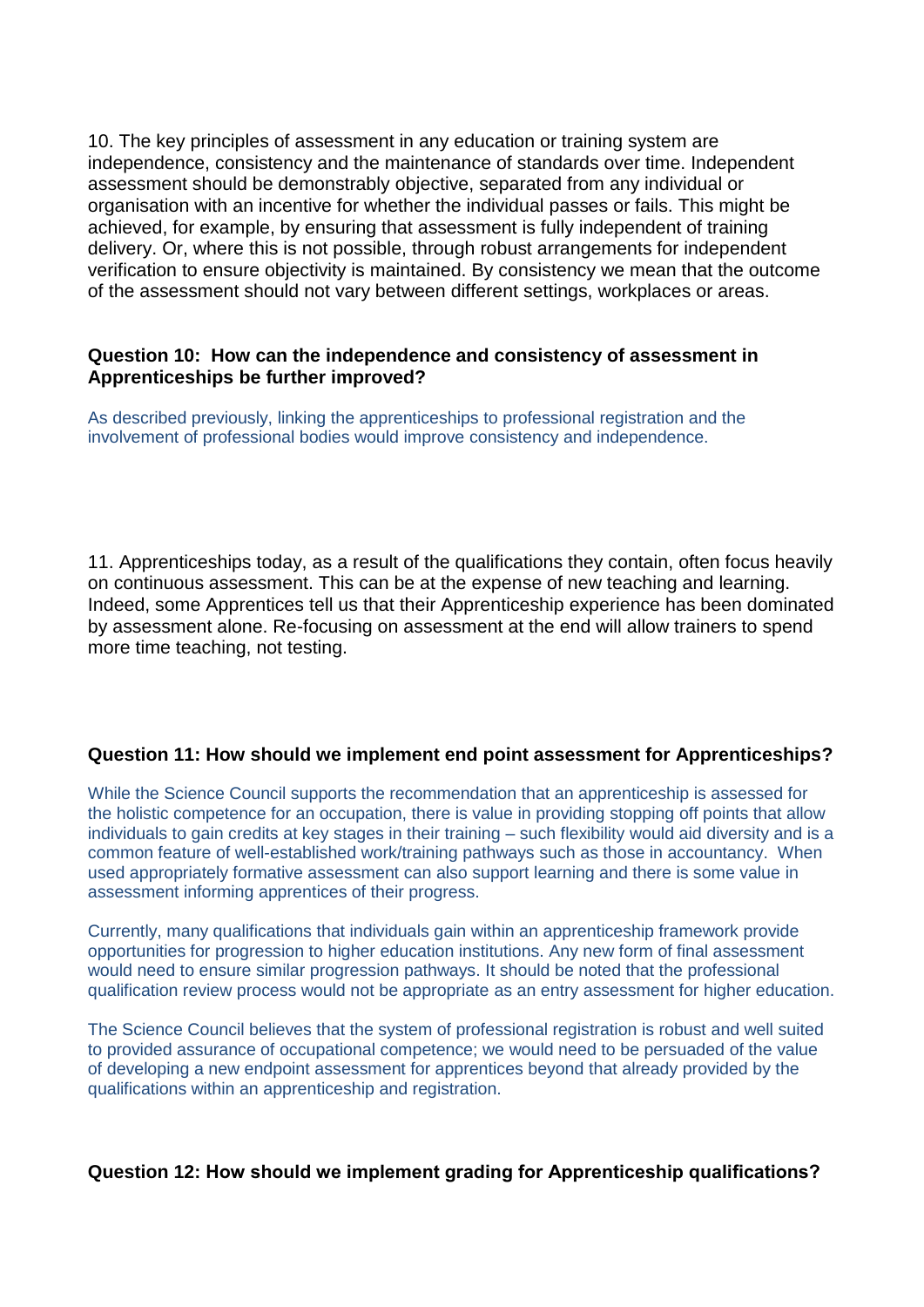Registration is based on a threshold standard and the Science Council believes that apprenticeships should be structured similarly. It would not be appropriate to introduce grading which is not used in professional qualifications (including, it should be noted, medical degrees). However, it would be possible for assessors to identify outstanding individuals for commendation or prize awards. Employers will also naturally reward individuals that they identify as adding value to their organisations, as with other employees.

13. From August 2014, we will require all Apprentices who begin their Apprenticeship with only level 1 qualifications in English and/or maths to work towards level 2 attainment in these subjects during their Apprenticeship. At this interim stage Apprentices will not need to have achieved level 2 English and maths in order to successfully complete their Apprenticeship.

In future years our ambition is to go further, so that all Apprentices (including those starting without a level 1 in English or maths) must achieve level 2 English and maths as part of their Apprenticeship.

**Question 13: What are the specific obstacles to all Apprentices achieving level 2 English and maths as part of their Apprenticeship, and how could these be overcome?**

For science related Advanced and Higher Apprenticeships there is an entry level expectation that apprentices will have achieved level 2 English and maths.

**Question 14: How would a requirement to have all Apprentices achieve level 2 in English and maths impact on employers, providers and potential learners? What are the risks and potential solutions?** 

#### See answer to Q 13.

15. Our proposed reforms, focusing on final competency and removing the detailed prescription and incremental assessment that many Apprenticeships involve today, will give greater scope to train in more flexible ways. We want more empowered employers, working with training providers and learners, to shape each individual Apprenticeship. Our reforms will incentivise greater responsiveness, innovation and dynamism in training delivery, with more new entrants to the market bringing fresh ideas and approaches. We want to encourage this, and also spread good practices and take full advantage of the opportunities offered by new technologies.

**Question 15: What further steps, by government or others, could encourage greater diversity and innovation in training delivery to help Apprentices reach the standards that employers have set?**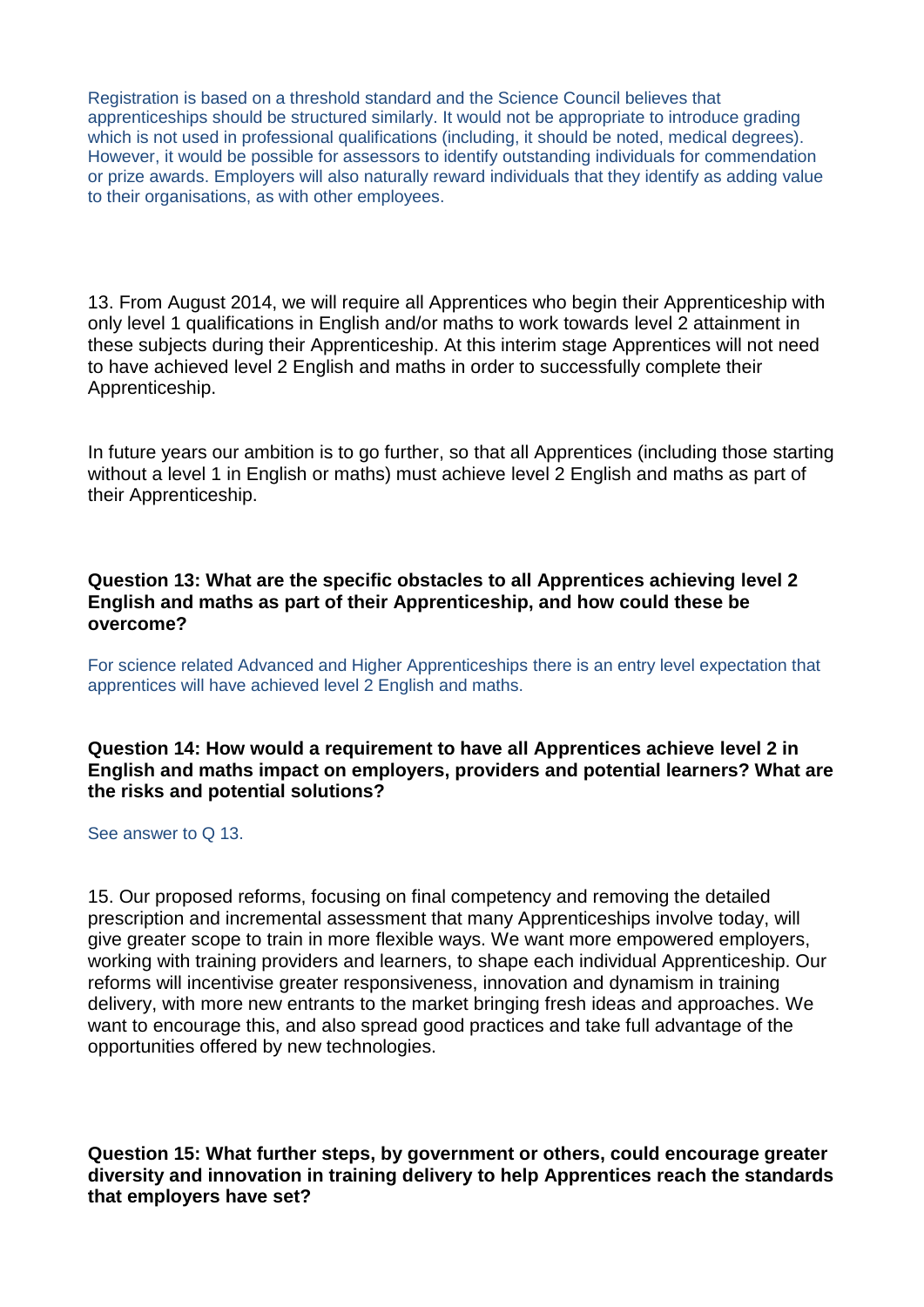The Government should consider supporting FE colleges, training providers and employers to collaborate more closely. Moving to overarching standards will help to free up the paths to reach this end point.

16. We recognise the benefits for Apprentices of having sufficient time to learn and reflect well away from their "day job", and share Doug Richard's concerns that many Apprentices today lack sufficient time away from their workplace and off-site. This brings the opportunity for additional training, and gives the time and space to gain fresh perspectives and consolidate learning. Further benefits can come from shared learning with other Apprentices. We want to ensure this is a core component of every Apprenticeship, without undermining employers' ability to shape each Apprenticeship as they see fit.

## **Question 16: What approach would work best to ensure Apprentices benefit from time to train and reflect away from their day to day workplace?**

Professional body membership is one avenue to networking with others working in the same field and provides both opportunity and incentive for discussion and reflection. It will also provide a structure for continuing professional development after the completion of the apprenticeship.

## **Question 17: Should off-site learning be made mandatory?**

**Yes □ No ⊠ Don't know □** 

#### **Please explain your response:**

Off-site learning can be beneficial but should be considered on a case by case basis taking account of what is most appropriate for the apprenticeship and individual employers: it should not be mandatory.

18. Employers need to be able to trust in basic safeguards for the legitimacy, quality and capacity of training providers they may wish to deal with. The Skills Funding Agency checks the financial credentials, capacity and any Ofsted inspection record of training providers receiving public funding. We will build on these arrangements to ensure that, as far as possible, they are an effective assurance of training quality as well as financial health, and that this information is accessible to employers to support their choice of provider. In doing so, we must ensure a process that facilitates new providers entering the market. We are also developing a "chartered status" concept, to give employers a visible symbol for high quality and responsive training organisations.

#### **Question 18: How can the process for approving training providers be improved, to help employers find high quality, relevant training?**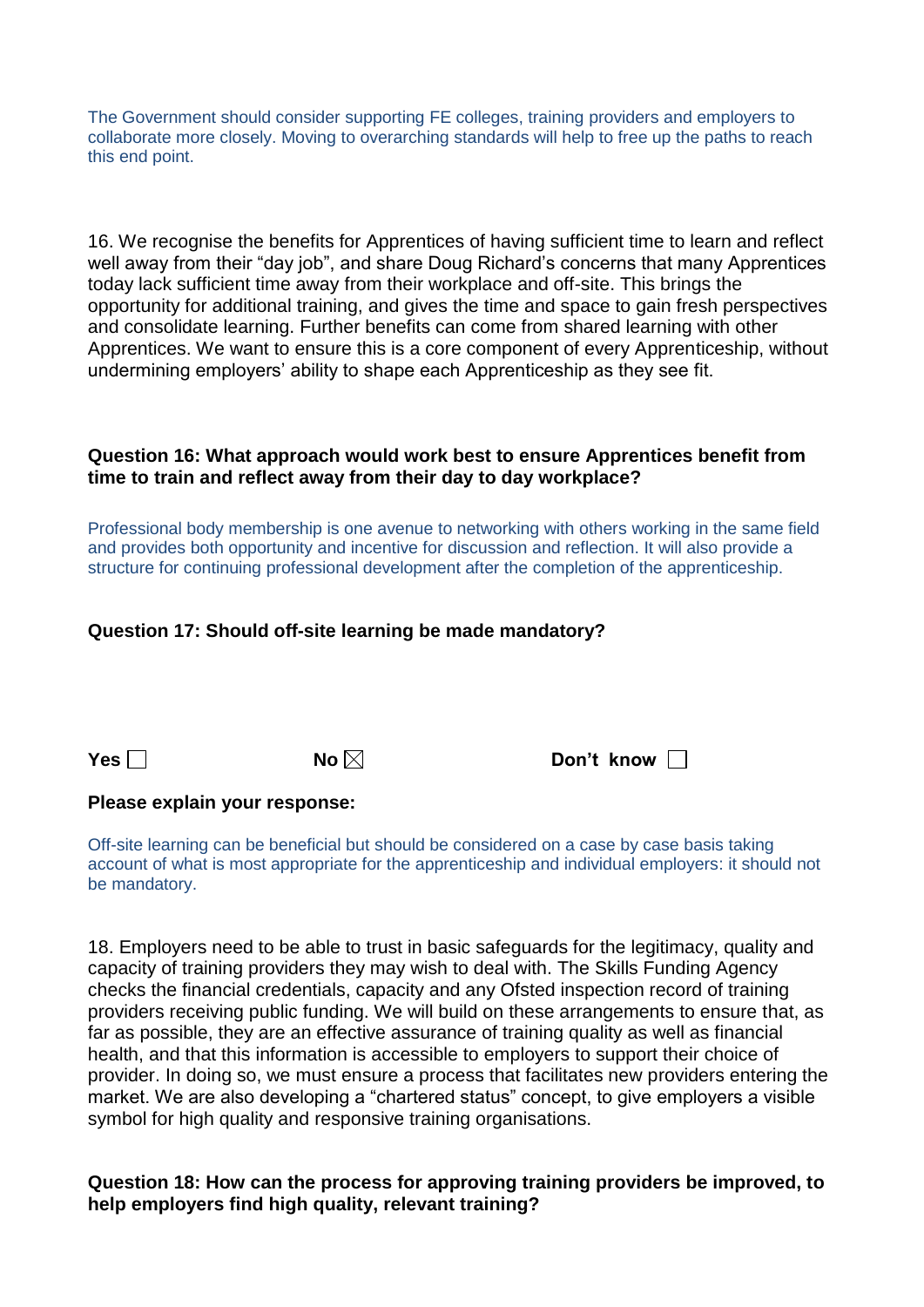It is important to maintain the consistency of quality across apprenticeships from all sectors to protect the status of apprenticeships.

As outlined in previous sections, many professional bodies in the engineering sector already approve apprenticeship frameworks indicating that they meet independently set standards. The Engineering Council oversees a publically available qualifications database that employers can access with ease. The Science Council believes that independent involvement of professional bodies is of value to employers and would support the growth of science apprenticeships. It should be noted that apprenticeships in science are not as well established as they are for engineering and the sector generally, including professional bodies, are at an earlier stage in developing systems.

19. We agree that voluntary, employer led kitemarking could play a role in helping employers find the right occupation-specific training. We believe it is for industry and professional bodies in each sector to judge this, and to develop and implement any schemes they believe appropriate. The aim would be to guide employers towards those providers with a strong record and offering good service in their particular area. A number of models are possible, and it may often be that the best approach will differ between sectors. However, if there is strong support for kitemarking in a number of sectors, there may be a case for an overarching framework and branding to reduce the scope for confusion and burdens on providers.

#### **Question 19: Do you believe that a kitemarking scheme for your sector or profession would add value and be supported?**

**Yes ⊠** No Don't know D

#### **Please explain your response:**

Confidence in qualifications and apprenticeships from both employers and potential apprentices is paramount. The Science Council considers that to deliver confidence quality assurance for apprenticeships should be provided by the guardians of the relevant standard. With regard to the potential apprentices, research consistently indicates the importance of family attitudes on career choice and it is therefore very important that quality assurance systems serve to build wider public confidence in the brand of apprenticeships. It should also be noted that many employers, particularly global innovation led companies, will be working across sectors and would be better served by a system of quality assurance that is similar for all apprenticeships: professional body approval could be the basis of such a framework and would have the advantage of being widely tested in higher education.

20. The government has a particular responsibility to make the data it collects easily available for others to make good use of. This is an area in which we recognise we can do better, and we agree the emphasis that Doug Richard has placed on this.

The government's Digital Strategy signals our intent to do more to harness the creativity and innovation of the private sector, to enable the development of tools and services that maximise the value of data collected by Government.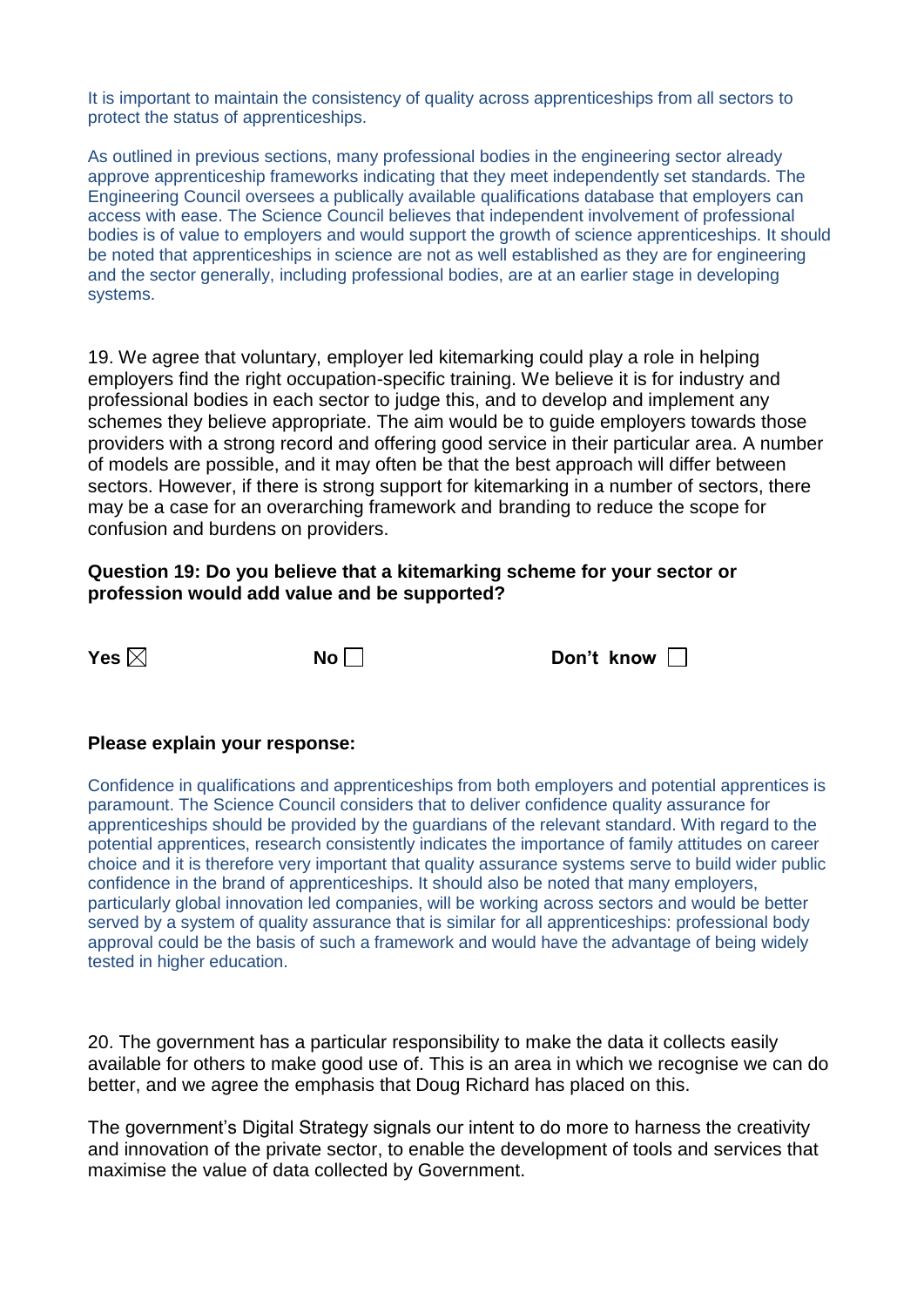**Question 20: What more can government do to facilitate effective third party/external use of its data to better inform individuals and employers about Apprenticeships?**

## **Question 21: What approaches are effective to inform young people and their parents about the opportunities provided by an Apprenticeship?**

A wide range of factors influence the choices of young people: it is therefore difficult to monitor the impact of activity to evaluate the relative effectiveness of approaches. However, research shows that the medium through which information is presented to young people across different social groups plays a significant role in shaping attitudes towards pursuing a career in science. <sup>6</sup> <sup>7</sup>

"'Cold' knowledge (e.g. through documents, prospectuses, and new technologies like websites) does not sufficiently change patterns of educational choice, particularly for 'working-class learners', who tend to rely more on 'hot' knowledge, such as interpersonal relationships, particularly from known or trusted sources. For this group of learners especially, it is important to recognise the benefits that face-to-face guidance offers them in mapping out their education options and career choices."<sup>8</sup>

It is clear that the medium through which information is presented is important and while we know that awareness and education can support young people to access information this alone is insufficient to guide young people to appropriate choices - advice and guidance are required, particularly for those lacking in social capital.

22. There is some excellent practice in forging meaningful connections between industry and education, but we accept that this is by no means universal and varies by both place and sector. We are committed to improving employer links with schools, colleges and other training providers. Current activity includes work by the National Careers Service, National Apprenticeships Service and local employer partnerships, as well initiatives led by third sector organisations.

## **Question 22: How can we support employers to engage with learners of all ages to provide information about Apprenticeship opportunities?**

23. It is important that we assess the impacts, both direct and indirect, of the reforms set out in the government's response to the Richard Review of Apprenticeships. Initial screening suggests that of the groups with protected characteristics some of the changes proposed could directly or indirectly impact in terms of gender, ethnicity, age and disability. We would welcome views on this issue from all respondents and particularly organisations representing these groups and others that may be affected.

1

<sup>6</sup> Greenbank and Hepworth, "*Working class students and the career decision making-process*", Edge Hill University, 2008.

<sup>7</sup> Wellcome Trust Monitor, 2012

<sup>8</sup> Archer et al, "*Doing science versus being a scientist*", p.6. **a**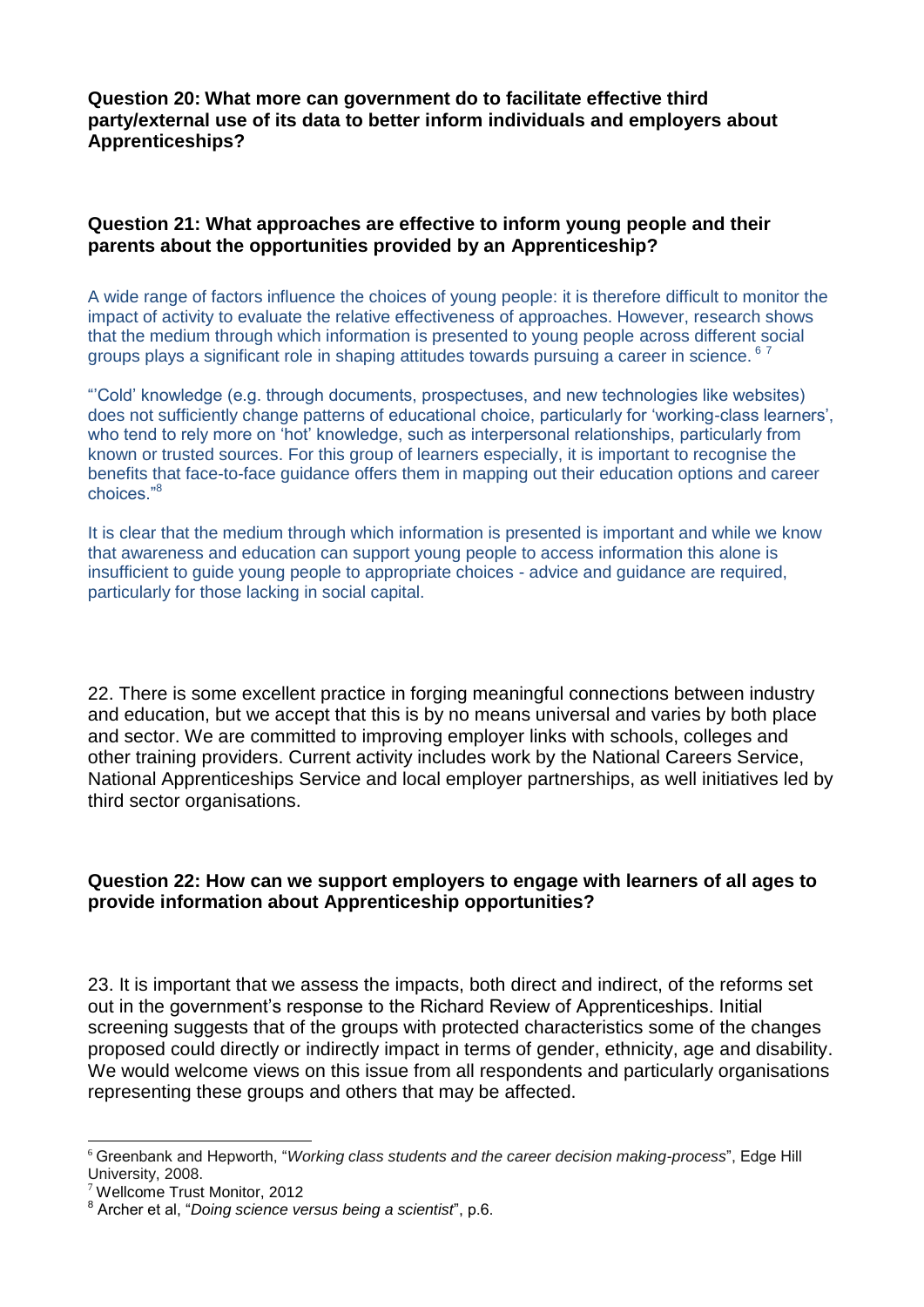**Question 23: Do you consider that the proposals set out in this document would have a positive or negative impact on any group, including those with protected characteristics? Please provide any comments or evidence you have for your answer and set out which aspects of the reforms will impact and how these impacts might be managed.**

#### **Question 24: Do you have any further comments on the issues in this consultation?**

We acknowledge that the solutions proposed for science may not easily translate to other sectors with different stakeholder environments: however, the opportunity for significant improvements in science should not be missed.

**Thank you for taking the time to let us have your views on this consultation. We do not acknowledge receipt of individual responses unless you tick the box below.**

**Please acknowledge this reply**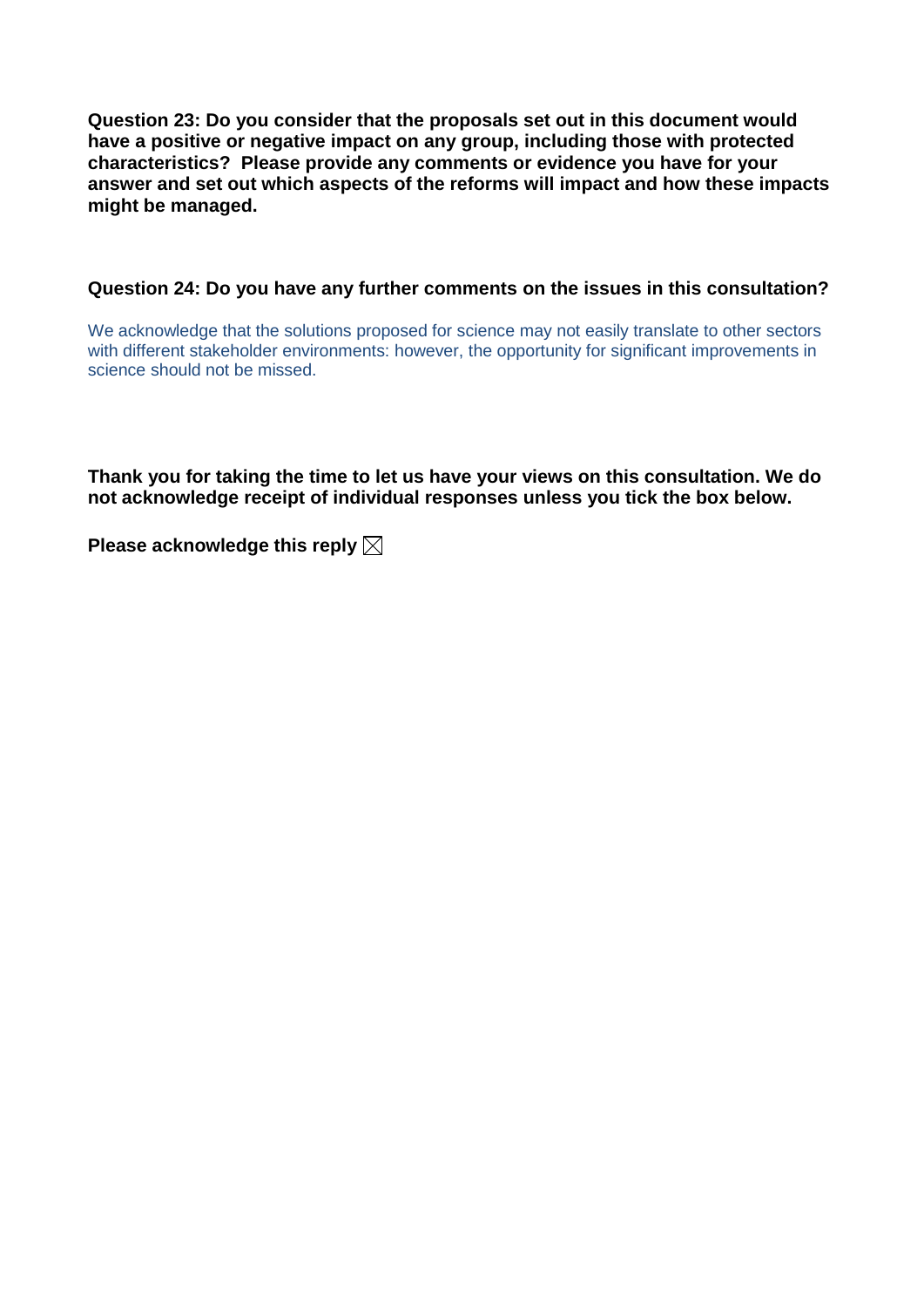#### **Member Bodies of the Science Council May 2013**



- 1. Association for Clinical Biochemistry\*
- 2. Association of Neurophysiological Scientists\*
- 3. Association for Science Education\*\*/ \*\*\*
- 4. British Academy of Audiology
- 5. British Association of Sport and Exercise Sciences \*
- 6. BCS, The Chartered Institute for IT\*
- 7. British Psychological Society\*
- 8. British Society of Soil Scientists\*
- 9. Chartered Institution of Water and Environmental Management\*
- 10. College of Podiatry
- 11. Energy Institute\*
- 12. Geological Society of London\*
- 13. Institute of Biomedical Science\*/ \*\*
- 14. Institute of Brewing and Distilling\*
- 15. Institute of Clinical Research\*
- 16. Institute of Corrosion\*
- 17. Institute of Food Science and Technology\*/ \*\*
- 18. Institute of Marine Engineering, Science and Technology\*
- 19. Institute of Materials, Minerals and Mining\*
- 20. Institute of Mathematics and its Applications\*
- 21. Institute of Measurement and Control
- 22. Institute of Physics and Engineering in Medicine\*/ \*\*
- 23. Institute of Physics
- 24. Institute of Science and Technology\*\*
- 25. Institute of Water (IWater)\*
- 26. Institution of Chemical Engineers\*/ \*\*
- 27. Institution of Environmental Sciences\*
- 28. London Mathematical Society
- 29. Mineralogical Society\*
- 30. Nuclear Institute\*
- 31. Oil and Colour Chemists' Association
- 32. Physiological Society
- 33. Royal Astronomical Society
- 34. Royal Meteorological Society
- 35. Royal Society of Chemistry\*/ \*\*
- 36. Royal Statistical Society\*
- 37. Society for Cardiological Science and Technology
- 38. Society for General Microbiology
- 39. Society of Biology\*/ \*\*
- 40. Society of Dyers and Colourists
- \* Licensed to award Chartered Scientist (CSci)
- \*\* Licensed to award Registered Scientist (RSci) and Registered Science Technician (RSciTech)
- \*\*\*Licensed to award Chartered Science Teacher (CSciTeach)